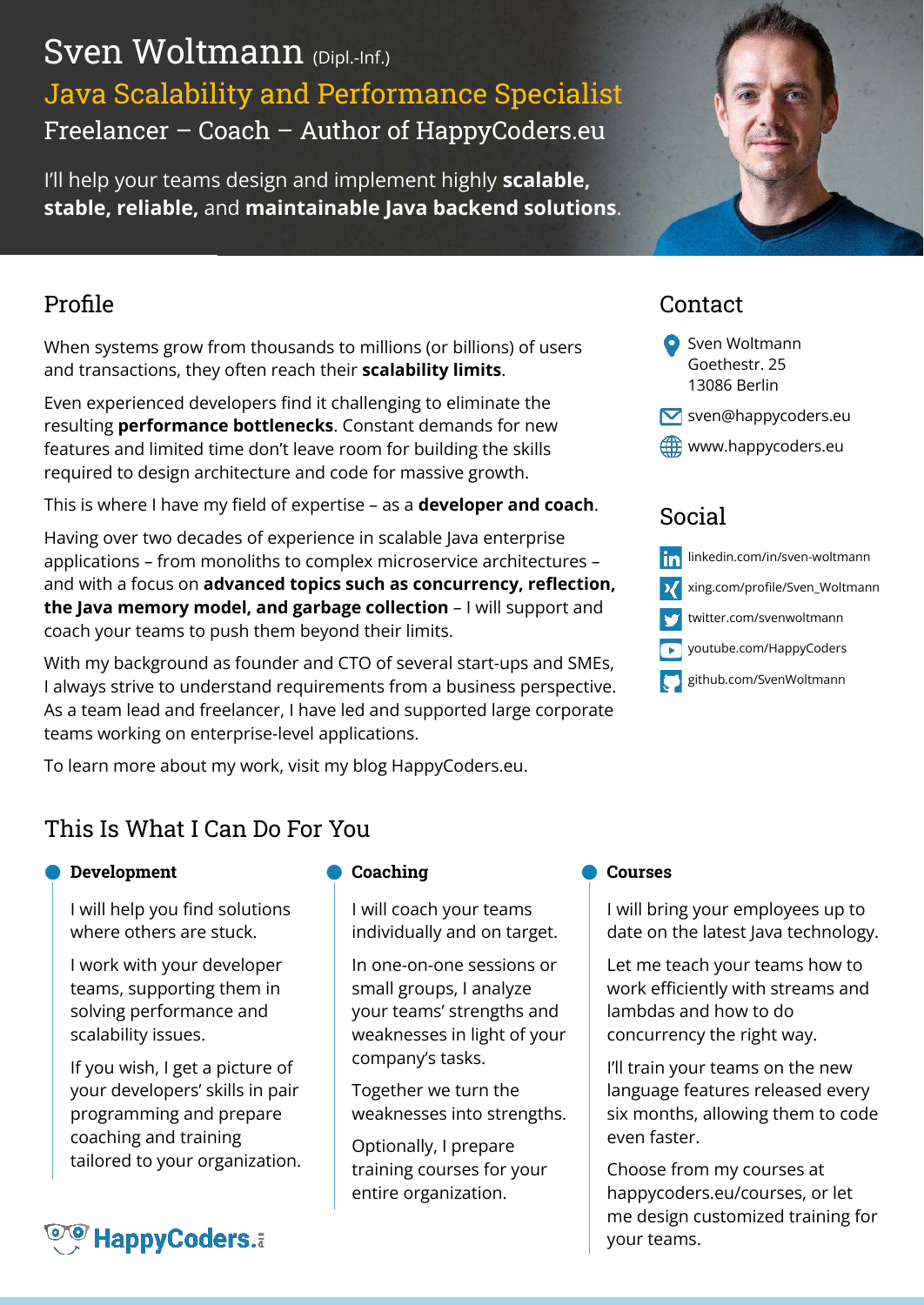## Main Areas of Expertise

#### **Advanced Java**

- New language features (currently Java 16: Pattern Matching for instanceof, Records)
- Streams, Lambdas
- Collections framework incl. queues, deques, concurrent collections
- **● Advanced topics: Concurrency, Performance, Reflection, Java Memory Model, Garbage Collection**

## **Microservices and Enterprise Applications**

- Java EE / Jakarta EE / MicroProfile (Glassfish, Payara, Quarkus)
- Spring Framework (Spring Boot, Spring Cloud, Spring Data)
- Providing and connecting to REST APIs (+ GraphQL)
- Integration with RDBMs such as MySQL, PostgreSQL with JPA, Hibernate, Panache, EclipseLink

**August 2019 – Today**

**October 2018 – Today**

#### **Code Quality**

- Clean code (SOLID principle)
- Design patterns
- Test-driven development (JUnit, TestNG, AssertJ, Hamcrest, Mockito, RestAssured, WireMock, Testcontainers, Cucumber)
- Static code analysis with PMD, FindBugs / SpotBugs, Checkstyle, SonarQube / SonarCloud / SonarLint, sshgit, Trivy

## Work

#### **Author**

#### **HappyCoders.eu**

- Regularly publishing articles about Java programming, algorithms and data structures.
- Published several video tutorials: youtube.com/HappyCoders

#### **Freelancer**

#### **1&1 IONOS**

- Coaching and training for scalability and performance optimization of Java EE backends and REST APIs for provisioning of virtual IaaS infrastructure.
- Under my guidance, the performance under load was improved by factor 50.
- Guided the teams conceptualizing the migration to a microservice architecture.
- Supporting the implementation of microservices with Quarkus 2.0, Java 16, and GitHub actions for build automation.
- Designed the next evolutionary stage of the company's public REST API ("IONOS Cloud API").
- Planned and implemented zero downtime deployment for the legacy monolith.

#### **Technologies:**

Java EE, Glassfish, Payara, MicroProfile, Quarkus, JPA, Hibernate, EclipseLink, PostgreSQL, Redis, Infinispan, JWT RBAC Security (MP-JWT), Docker, Kubernetes, Kustomize, Helm, Traefik



#### Discover the HappyCoders Blog



ø

Binary Tree (With Java<br>Code)

The best books for<br>programmers (updated<br>2021)  $\ddot{a}$ -<br>India 2008, Los son classifications<br>International computers of

isskocene programming i gar<br>Listikopolitike bild och

Sinary Search (With<br>Java Code)  $\bullet$  -non-color **O** GNOVANNO SERVICE Novidos d'espassaren activitats la<br>ser casa d'as propre i aginer Mad<br>Novi committe de la casa d'ar

Floyd Warshall<br>Algorithm (With Java<br>Example)

low does the  $\Gamma$  sydemics and a gas show.

**Best Management and<br>Entrepreneur Books**<br>(updated 2021) **C** EVEN EXECUTIVE

De Soul et avenue de rei longer werd op.<br>Investigation en met aven forbet en vert

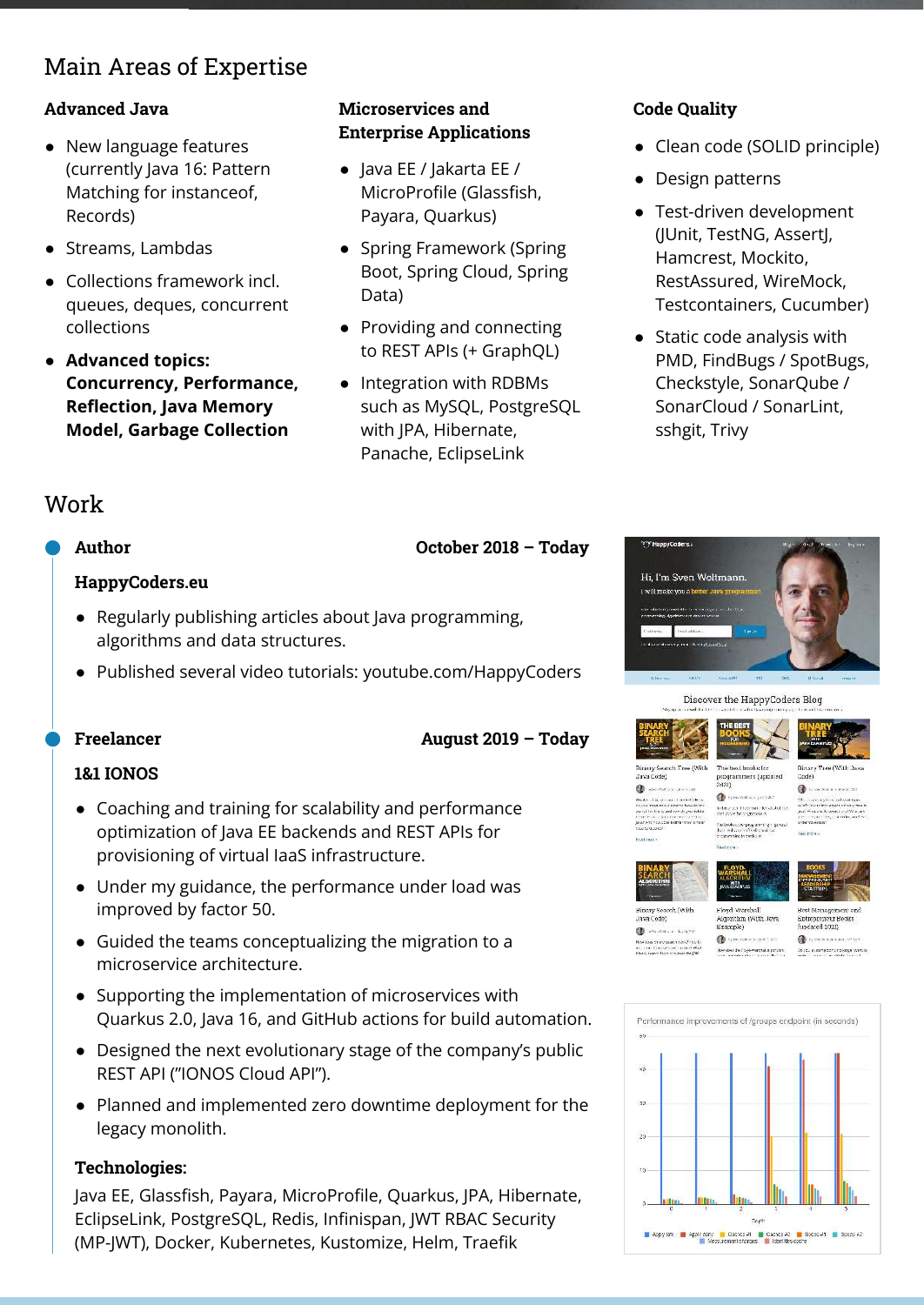## Work

#### **Freelancer**

#### **August 2019 – Today**

**2009 – 2019**

#### **NextPit GmbH** (formerly AndroidPIT)

- Migration of the website from androidpit.de to nextpit.de.
- Adoption of the content management system to changed SEO requirements and updated third-party APIs.
- Implementing new features for the portal.
- Moving the build automation from Jenkins to GitHub Actions.

#### **Technologies:**

Java 11, Spring Boot, Spring Cloud, RxJava, JPA, Hibernate, MySQL, Elasticsearch, Filebeat, Kibana, Tomcat, Kubernetes, Docker

#### **Founder & CTO**

#### **Fonpit AG**

Fonpit was, as the predecessor of NextPit GmbH, the operator of the world's largest multilingual Android community, AndroidPIT.

- Setting up the agile IT team (Scrum); responsibility for up to 15 employees.
- Development of a highly scalable, maintainable, and customizable content management system.
- Continuous upgrades of the codebase to Java 11, Spring 5.1, Spring Boot 2.1, Spring Cloud Greenwich and Hibernate 5.3 in 2019.
- Adaptation of the entire IT infrastructure to the requirements of the EU-GDPR in 2018.
- Development of an advertising infrastructure as a microservice architecture with Spring Boot, Spring Cloud, Netflix OSS, Elasticsearch and RxJava, operated in a Kubernetes cluster.
- Development of the AndroidPIT App Center, a Googleindependent app store with various payment options and the ability for developers to offer discounts and promotions – pre-installed on devices of many manufacturers.
- Development of the first web directory of Android apps in 2009 – before the Google Play Store existed as a website – by reverse-engineering the Android App Store.

#### **Technologies:**

Java 11, Spring Boot, Spring Cloud, RxJava, JPA, Hibernate, MySQL, Elasticsearch, Filebeat, Kibana, Tomcat, HAProxy, Kubernetes, Docker, GlusterFS, Ansible









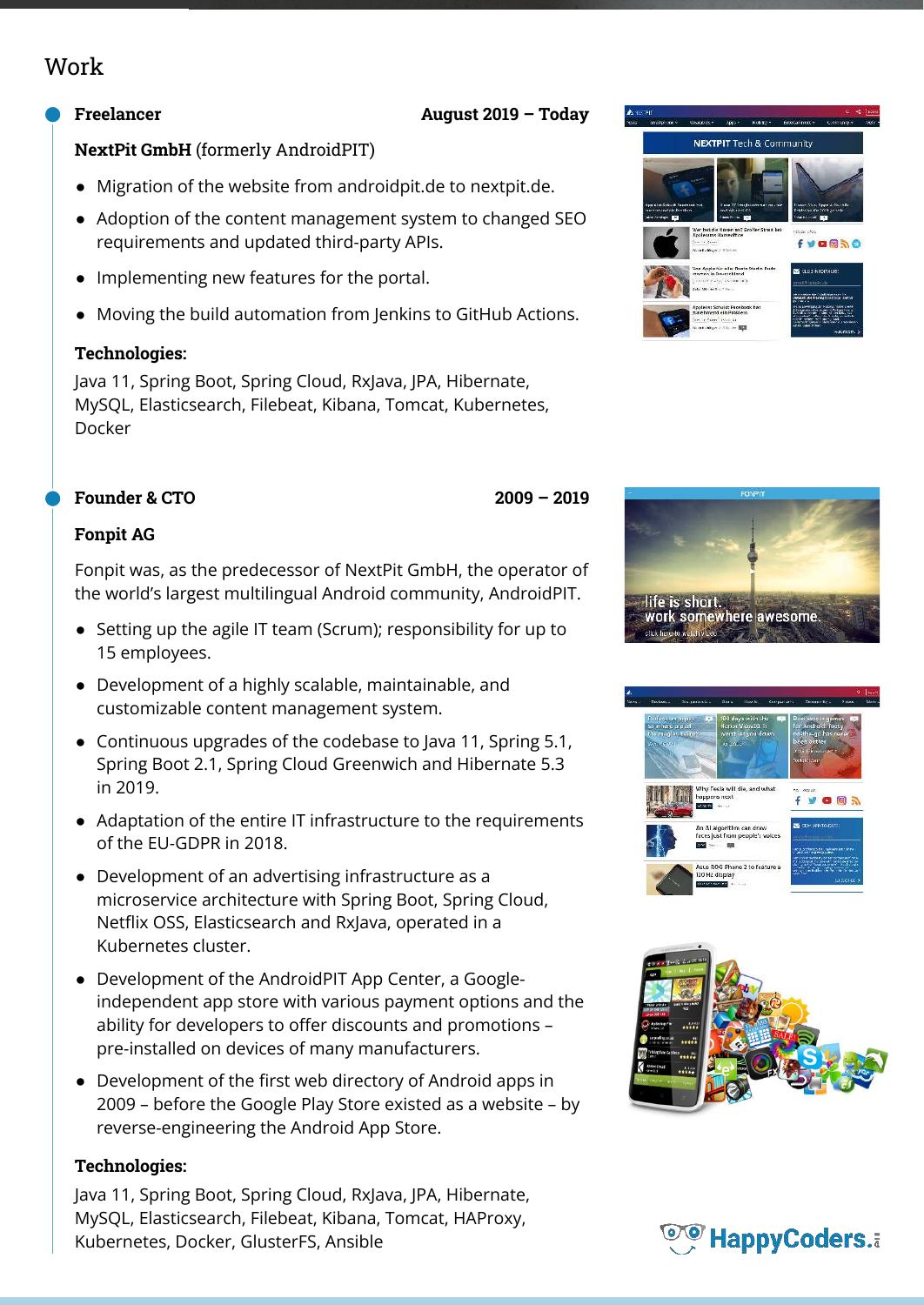## Work

#### **Founder & CTO**

#### **eleisure AG**

A holding company for online gaming.

- Development of the website and the logistics and payment backend for the game rental platform "GameAbo".
- Development of the browser-based MMOG "Feenix The Age of Pirates", voted "Browser Game of the Year 2005" by 50,000 readers of the online magazine "Galaxy News".
- Development of the backend for the browser-based 3D community "Bailamo".

#### **Technologies:**

Java, Spring Framework, Hibernate, Tomcat, MySQL

#### **Team Leader Windows Client Development**

#### **1&1 Internet AG**

In 2002, 1&1 acquired W+R Software GmbH, a software development company founded by my business partner and me.

- Built a development team for various Windows projects.
- Continued development of the "GMX SMS Manager".
- Re-implemented the entire SMS backbone of the UI Group.

**Technologies:** Java, JMS, JBoss (now WildFly), Borland C++ Builder

#### **Founder & CTO**

#### **W+R Software GmbH**

- Developed the Windows application "GMX SMS Manager", the first paid online messaging service in Germany.
- Acquired by 1&1 Internet AG in October 2002.

**Technologies:** Java, JDO, Tomcat, Oracle DB, Borland C++ Builder

#### **Software Developer**

#### **JFAX Germany GmbH**

Local branch of J2 Global, a unified messaging platform provider.

- Built up the German portal "jfax.de".
- In 2000, business was handed over to the parent company.

**Technologies:** Java, JSP, JRun, Oracle DB





| <b>Startseite</b>    | Kommunikation                  | <b>Organisation</b>                                       | Konfiguration  | <b>Hilfs</b>                                              |
|----------------------|--------------------------------|-----------------------------------------------------------|----------------|-----------------------------------------------------------|
| <b>SMS</b> versenden | <b>Klinipelton</b>             | Login                                                     | Bildmitteilung | Bildschirmschoner                                         |
| Absender:            | Von: O Neine Nummer:<br>Tenti  |                                                           |                | Flash-SHS<br>Offine schreibert<br>Kosteriuse SHS abfragen |
| Empfänger:           | <b>AD</b> An                   |                                                           |                |                                                           |
| Nachricht:           |                                |                                                           |                |                                                           |
|                      |                                |                                                           |                |                                                           |
|                      | Platzhalter   O   Morgaben   O |                                                           | Anzahl SHS:    | Noch übrig: 160<br>$a -$                                  |
| warm sanden:         | "gelten nicht als FreeSNS      | $\bullet$ yets $\bullet$ spater 07.04.2011 - 00:05:01 - 0 |                | President                                                 |
|                      |                                |                                                           |                |                                                           |





**2004 – 2009**

**2002 – 2004**

**2000 – 2002**

**1999 – 2000**